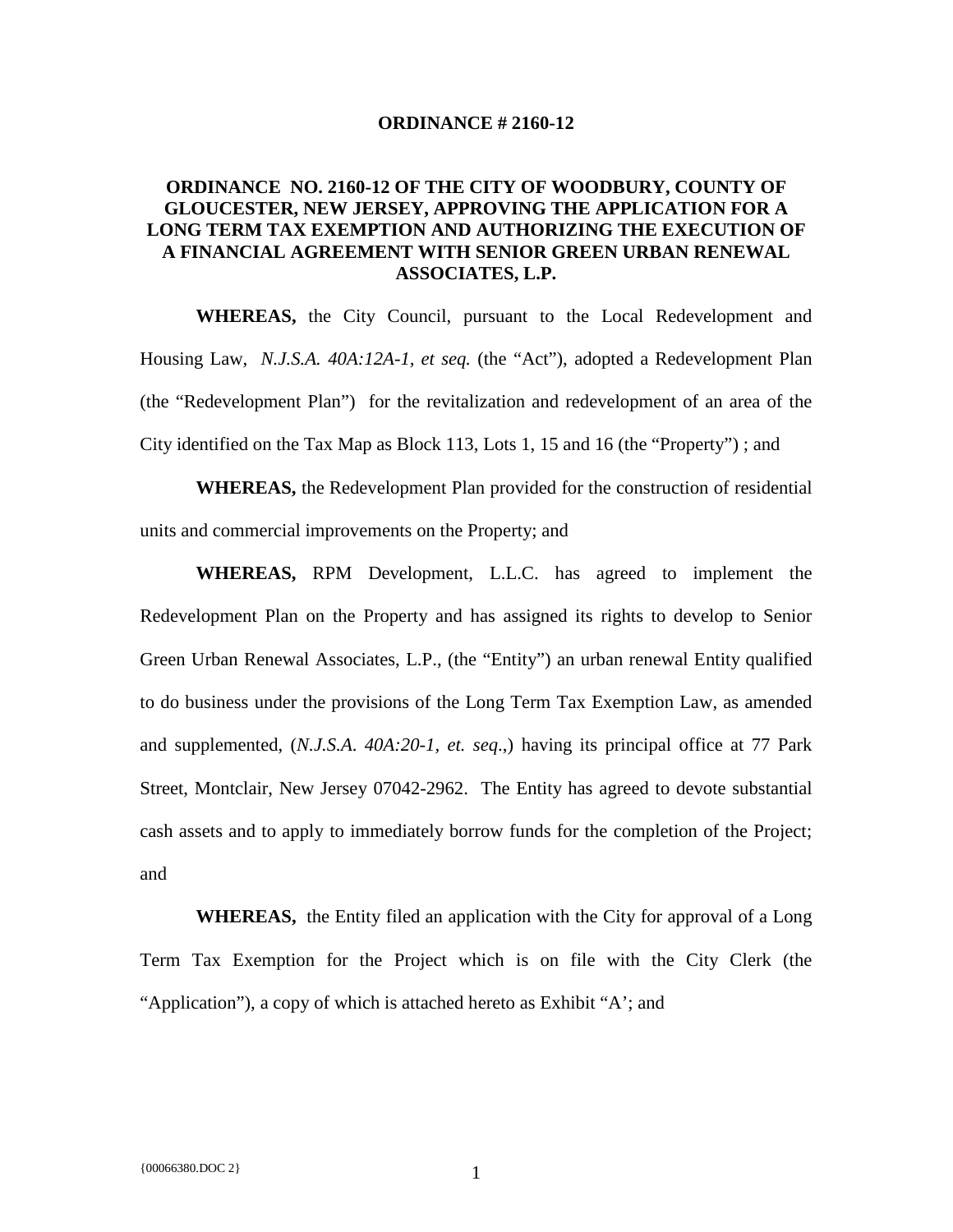**WHEREAS,** the provisions of the Long Term Tax Exemption Law authorize the City to accept, in lieu of real estate property taxes, an annual service charge paid by the Entity to the City; and

**WHEREAS,** the Entity has agreed to make payment of an Annual Service Charge as defined in the Long Term Tax Exemption Law to the City; and

**WHEREAS,** the City Council has determined that the Project represents an undertaking permitted by the Long Term Tax Exemption, and has further determined that the Project is an improvement made for the purpose of clearance, replanning, development, or redevelopment of an area in need of redevelopment within the City, as authorized by the Long Term Tax Exemption Law; and

**WHEREAS**, the Entity is or will be, before execution of the Financial Agreement, qualified to do business under the provisions of the Long Term Tax Exemption Law; and

**WHEREAS,** there was also submitted to the Mayor as part of the Application a form of a financial agreement (the "Financial Agreement"), pursuant to which the Entity agrees to pay, in lieu of tax payments, an Annual Service Charge; and

**WHEREAS,** financial agreement includes the following terms:

(a) an annual service charge for municipal services supplied to the Project of a sum equal to 9 percent of the gross revenues generated from the operation of the Project, or the minimum annual service charge, whichever is greater during the calendar fiscal year. The minimum annual service charge shall be \$38,265.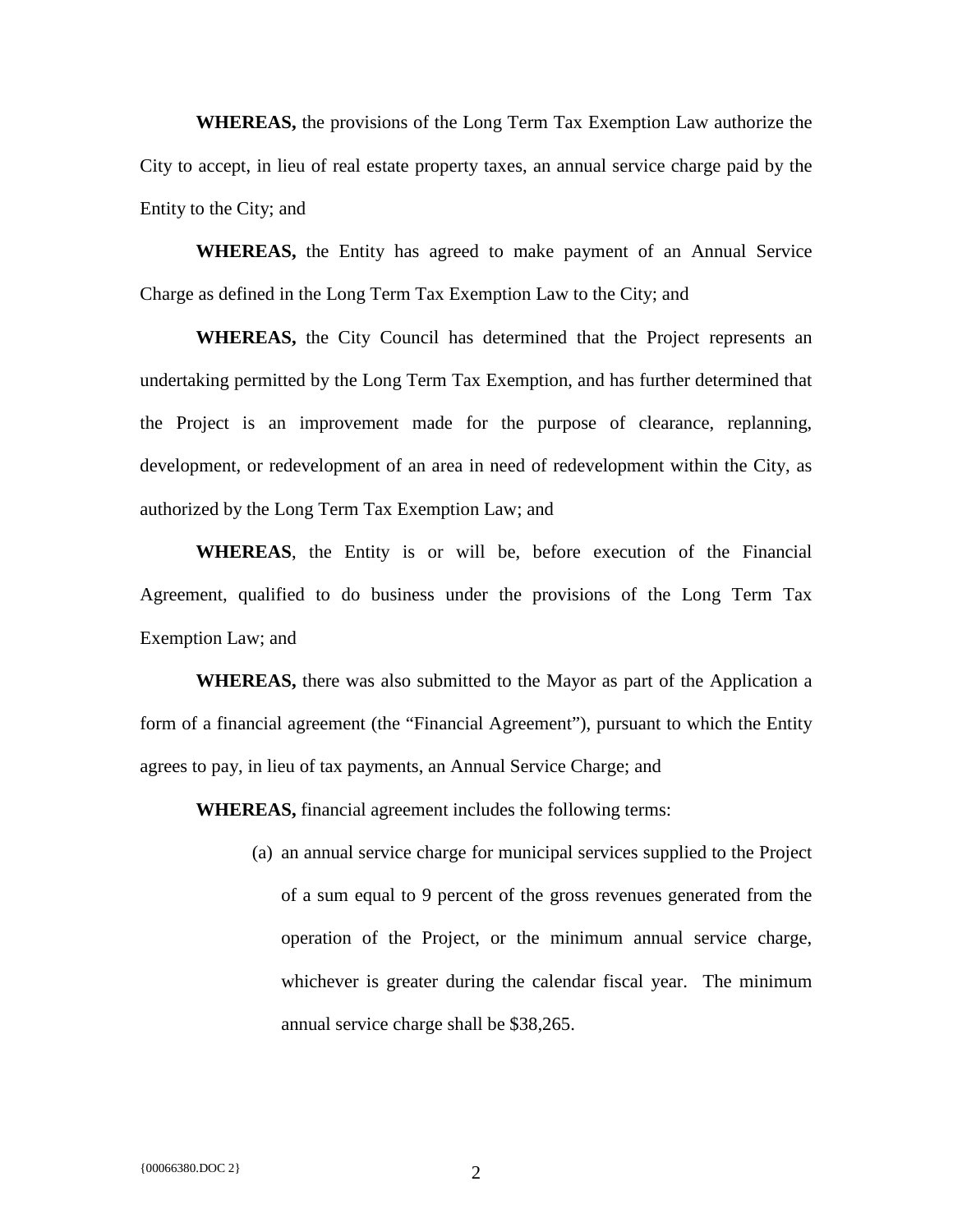- (b) During the years sixteen (16) through year twenty (20) of the Financial Agreement, the annual service charge shall be an amount equal to 9 percent of the annual gross revenue generated from the project or 20 percent of the amount of the taxes otherwise due on the value of the land and improvements, whichever is greater.
- (c) During the years twenty-one (21) through year twenty-five (25) of the Financial Agreement, the annual service charge shall be an amount equal to 9 percent of the annual gross revenue generated from the project or 40 percent of the amount of the taxes otherwise due on the value of the land and improvements, whichever is greater.
- (d) During the years twenty-six (26) through year thirty (30) of the Financial Agreement, the annual service charge shall be an amount equal to 9 percent of the annual gross revenue generated from the project or 60 percent of the amount of the taxes otherwise due on the value of the land and improvements, whichever is greater.
- (e) In addition, the Entity will pay an annual administrative fee in the amount of 2 percent of the annual service charge on or before December 31 of each year.

**WHEREAS,** the Mayor has submitted the Application and Financial Agreement to the City Council with his recommendation for approval (the "Mayor's Recommendation"), a copy of which Recommendation is on file with the City Clerk; and

**WHEREAS,** the City Council finds the Project shall promote and further the redevelopment of the City: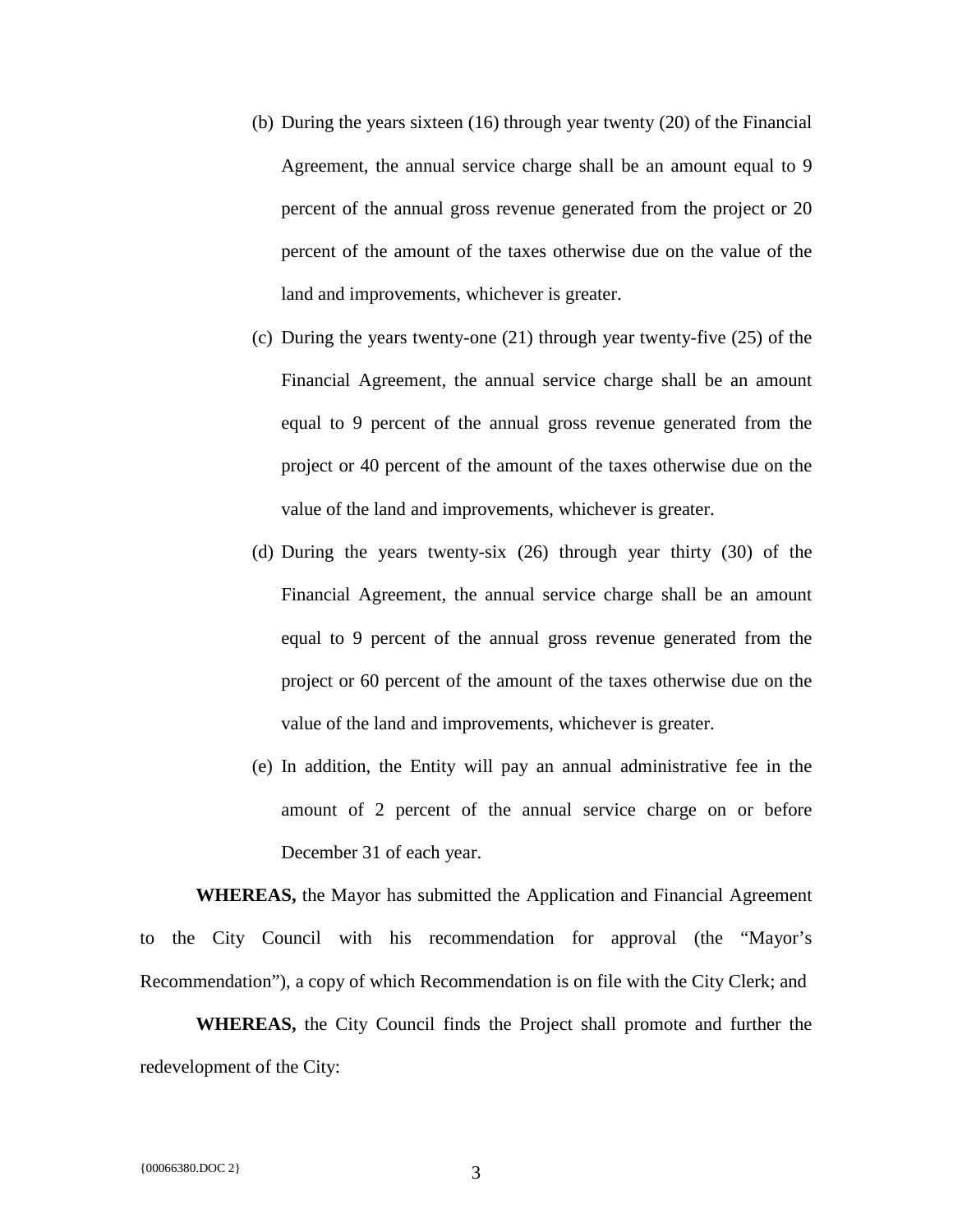**NOW, THEREFORE, BE IT ORDAINED** by the City Council of the City of Woodbury, Gloucester County, New Jersey, as follows:

- 1. The Mayor, Council President and/or City Administrator, in consultation with counsel to the City, are hereby authorized to execute and/or amend, modify or make such necessary changes to the Application, the Mayor's Recommendation, the Financial Agreement, and any other agreements necessary to effectuate the Financial Agreement.
- 2. An exemption from taxation as set forth in the Financial Agreement is hereby granted to the Entity, with respect to the project on the Property for the term set forth in the Financial Agreement; provided that in no event shall the tax exemption exceed the earlier of (i) thirty-five (35) years from the date of execution of the Financial Agreement, or (ii) thirty (30) years from the Entity's receipt of a Certificate of Occupancy for the Project and only as long as the Entity remains subject to and complies with the Financial Agreement and the Long Term Tax Exemption Law and any other agreement related to the Project or the Property; and provided further that, in no event effect, when combined with the Annual Service Charge as defined in the Financial Agreement, be less than the amount of the property tax obligation that would have been due and owing on the Property, if no property tax exemption were to have been granted.
- 3. The executed copy of the Financial Agreement shall be certified by and be filed with the office of the City Clerk.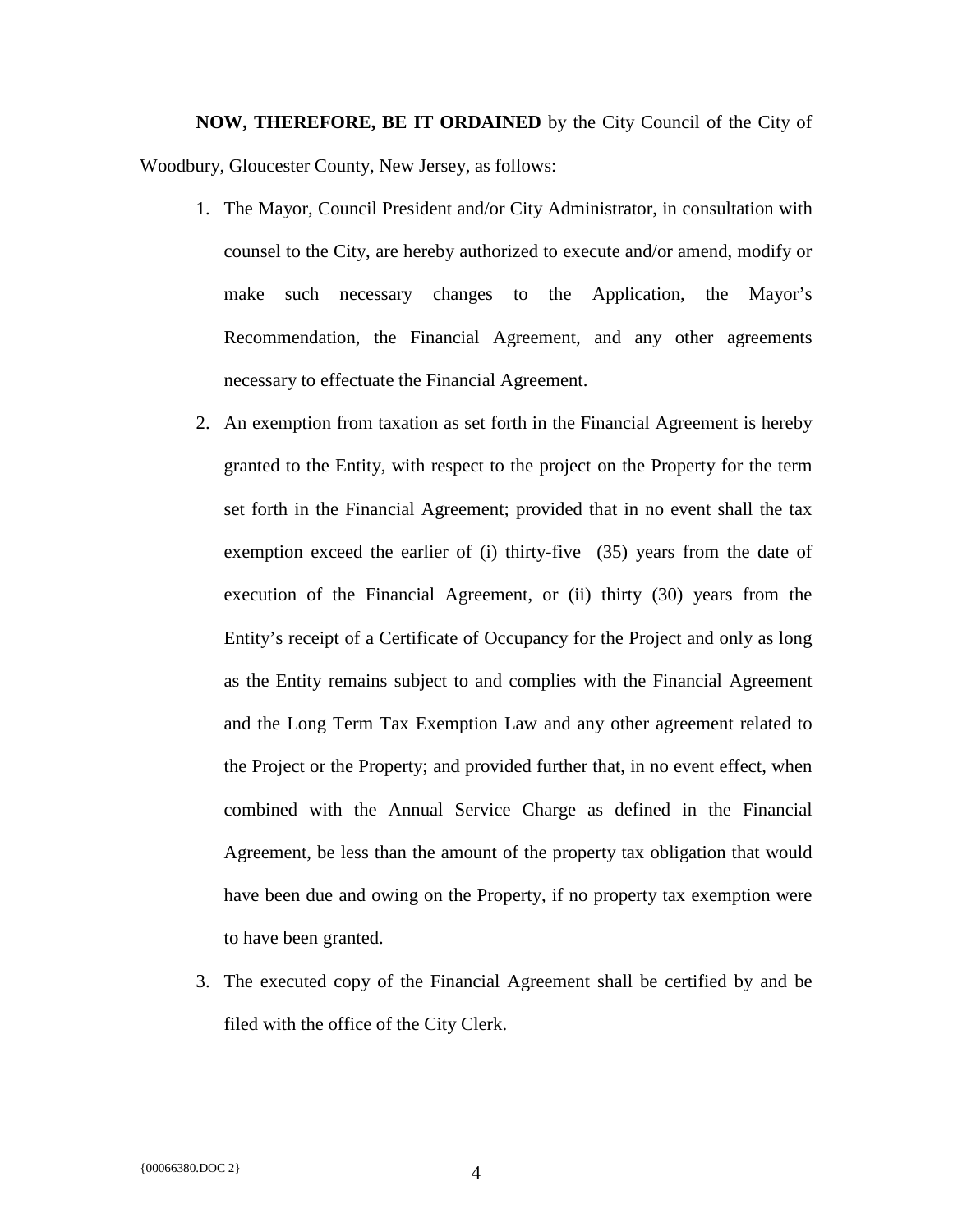- 4. The project shall conform with all Federal and State law and ordinances and regulations of the City relating to its construction and use.
- 5. The Entity shall, in the operation of the Project, comply with all laws so that no person, because of race, religious principles, color, national origin or ancestry, will be subject to discrimination.
- 6. The Entity shall, from the time the Annual Service Charge becomes effective, pay the Annual Service Charge as set forth in the Financial Agreement.
- 7. The following occurrences are express conditions to the grant of this tax exemption to be performed by the Entity;
	- (a) The Entity shall not, without prior consent of the City as set forth in the Financial Agreement, convey, mortgage or transfer all or any part of the project which would sever, disconnect or divide the improvements being tax exempted under the Financial Agreement, from the land underlying the exempted improvements; and
	- (b) The Entity shall complete the Project within the time frames set forth in the Redevelopment Agreement.
- 8. The Project will result in the redevelopment of the City by implementing the Redevelopment Plan.
- 9. The Financial Agreement with the Entity is a necessary inducement to the undertaking of the Project.

**I HEREBY CERTIFY** the foregoing to be a true copy of an Ordinance introduced on March 26, 2012 and finally adopted by the City Council of the City